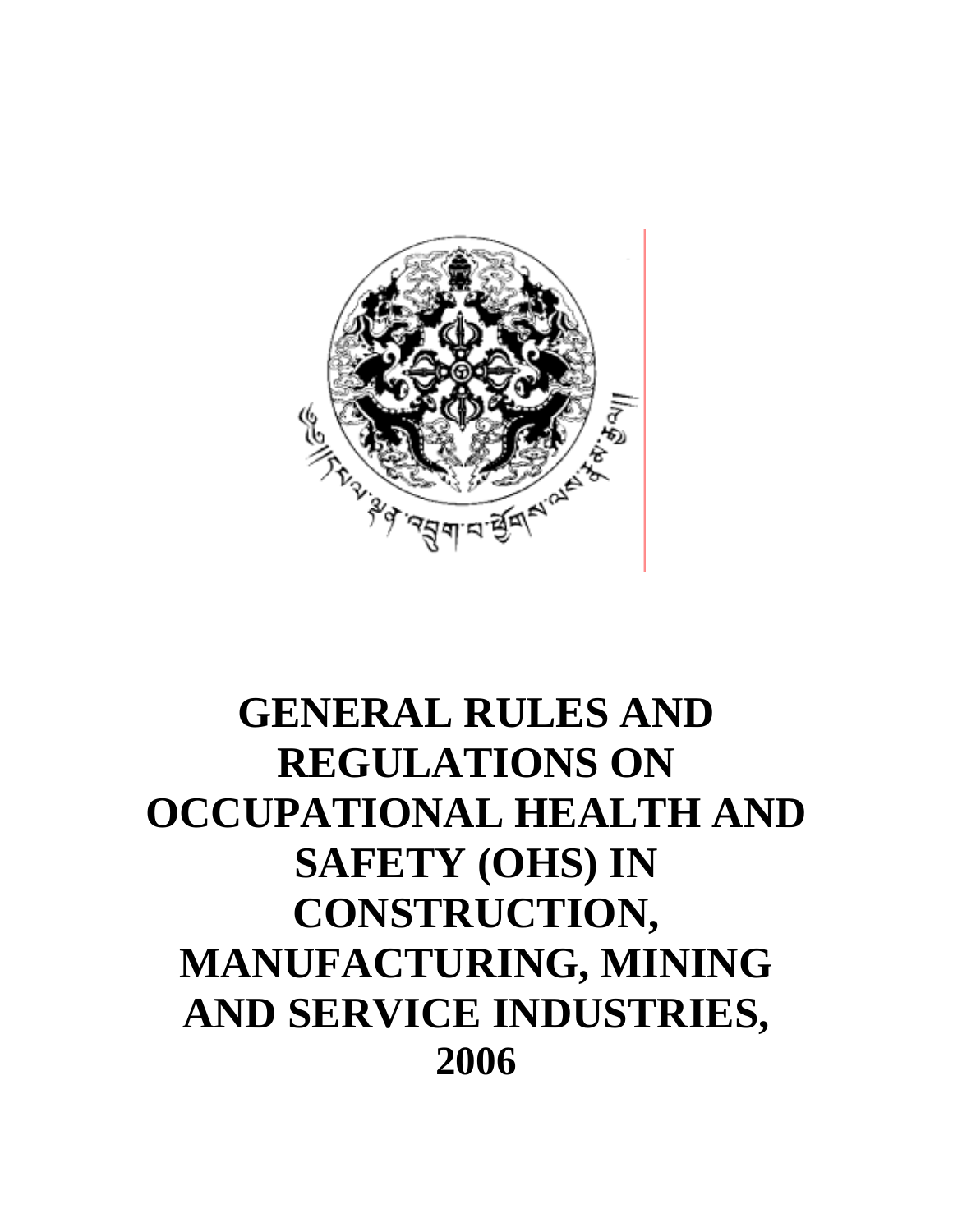# **TABLE OF CONTENTS**

| <b>CHAPTER I.</b>                                                            |  |  |  |
|------------------------------------------------------------------------------|--|--|--|
| 1                                                                            |  |  |  |
| 2                                                                            |  |  |  |
| 3                                                                            |  |  |  |
|                                                                              |  |  |  |
| MANAGEMENT OF OCCUPATIONAL HEALTH AND SAFETY                                 |  |  |  |
| SYSTEM.                                                                      |  |  |  |
| Functions and Authority of the Ministry of Labour and Human Resources 3<br>4 |  |  |  |
| 5                                                                            |  |  |  |
| 6                                                                            |  |  |  |
| CHAPTER III                                                                  |  |  |  |
|                                                                              |  |  |  |
| 7                                                                            |  |  |  |
| 8                                                                            |  |  |  |
| 9                                                                            |  |  |  |
| 10                                                                           |  |  |  |
| 11                                                                           |  |  |  |
| 12                                                                           |  |  |  |
| 13                                                                           |  |  |  |
| <b>CHAPTER IV</b>                                                            |  |  |  |
|                                                                              |  |  |  |
| 14                                                                           |  |  |  |
| 15                                                                           |  |  |  |
| 16                                                                           |  |  |  |
| 17                                                                           |  |  |  |
| CHAPTER V                                                                    |  |  |  |
|                                                                              |  |  |  |
| 18                                                                           |  |  |  |
| 19                                                                           |  |  |  |
| 20                                                                           |  |  |  |
| 21                                                                           |  |  |  |
| 22                                                                           |  |  |  |
| 23                                                                           |  |  |  |
| <b>CHAPTER VI.</b>                                                           |  |  |  |
|                                                                              |  |  |  |
| 24                                                                           |  |  |  |
| <b>CHAPTER VII</b>                                                           |  |  |  |
|                                                                              |  |  |  |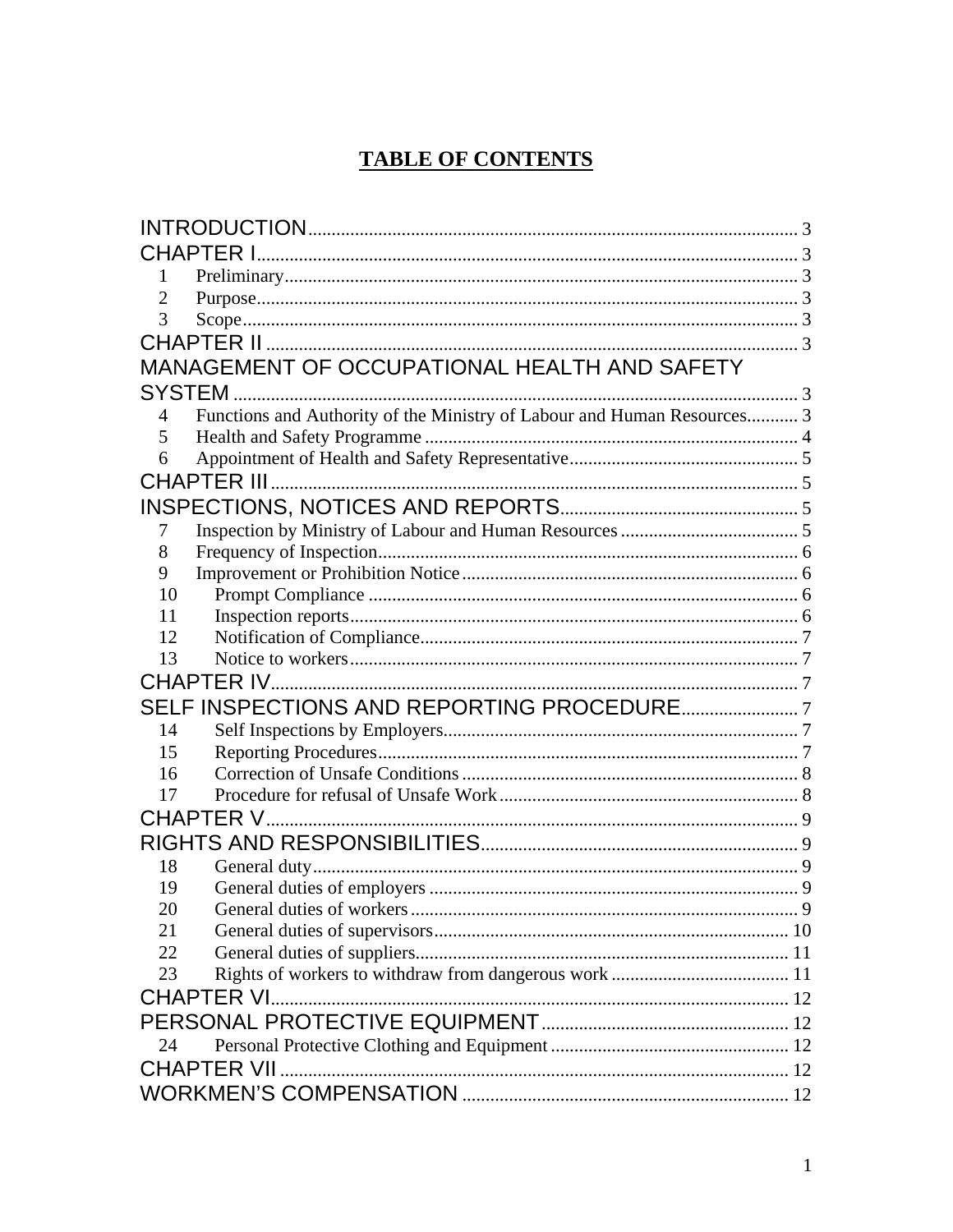| 25                                                                  |  |  |  |
|---------------------------------------------------------------------|--|--|--|
|                                                                     |  |  |  |
|                                                                     |  |  |  |
|                                                                     |  |  |  |
| Annexure II: Minimum Safety Standards for the Construction Industry |  |  |  |
|                                                                     |  |  |  |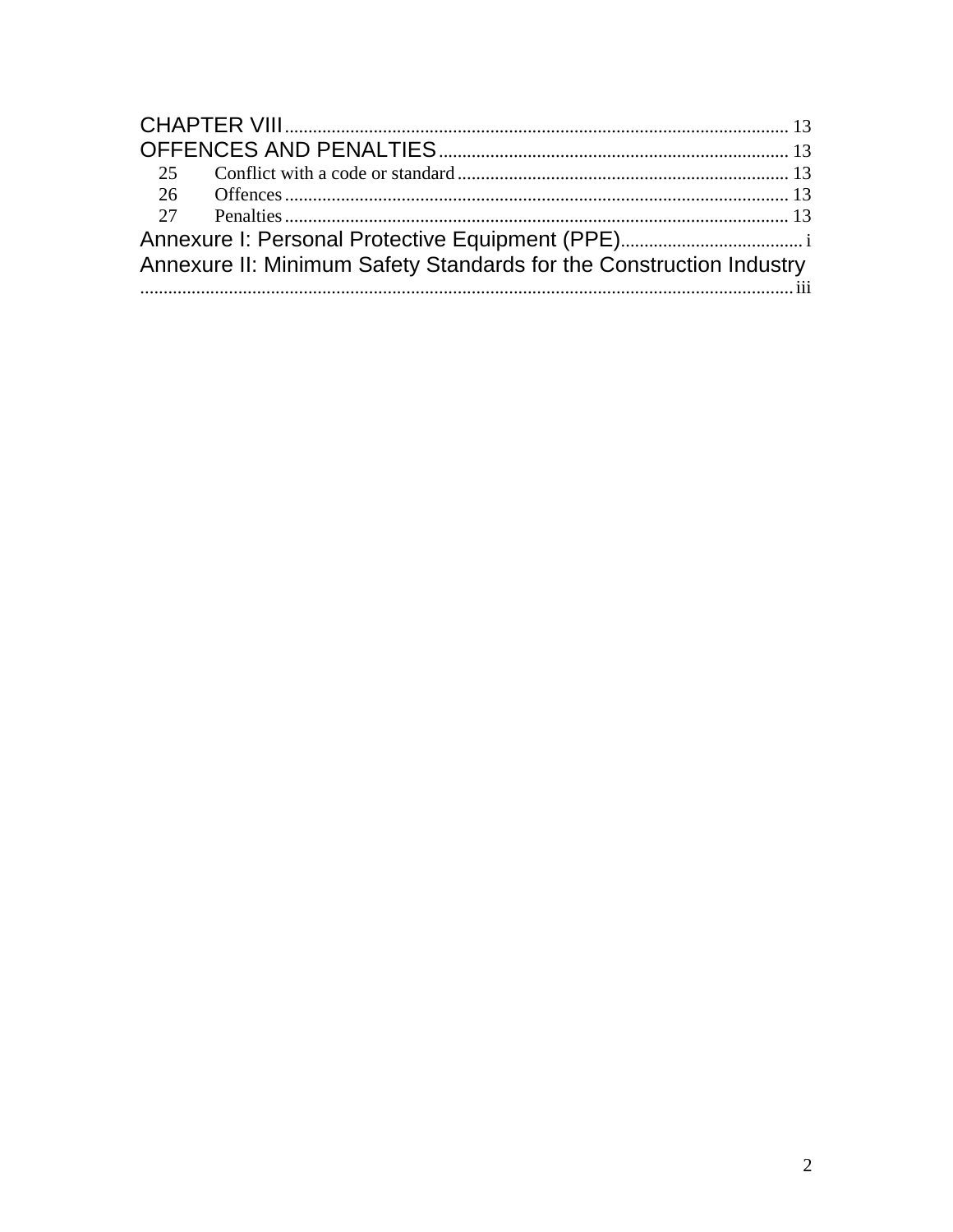#### **INTRODUCTION**

<span id="page-3-0"></span>**In compliance with the directives of the Royal Government, the Ministry of Labour and Human Resources hereby promulgates the following Rules and Regulations on Occupational Health (OHS) and Safety in Construction, Manufacturing, Mining, and Service Industries, 2006** 

## **CHAPTER I**

## **1 Preliminary**

- 1.1 These Rules and Regulations shall be called the General Rules and Regulations on Occupational Health and Safety in Construction, Manufacturing, Mining, and Service Industries, 2006.
- 1.2 The Rules and Regulations contain legal requirements that must be met by all workplaces under the inspectional jurisdiction of the Department of Labour, Ministry of Labour and Human Resources.
- 1.3 These Rules and Regulations shall come into force with effect from August 2006.

#### **2 Purpose**

2.1 The purpose of the OHS Rules and Regulations is to assure safe and healthful working conditions for working men and women as well as other persons present at workplaces from work related risks to their health, safety, and well being.

#### **3 Scope**

3.1 These Rules shall apply to all employers and workers (both Bhutanese and non-Bhutanese) of licensed manufacturing, mining and service enterprise, constructions, body corporate incorporated under the Companies Act 2000 of the Kingdom of Bhutan, and any other agency employing large number of workers at the work site(s).

# **CHAPTER II**

## **MANAGEMENT OF OCCUPATIONAL HEALTH AND SAFETY SYSTEM**

## **4 Functions and Authority of the Ministry of Labour and Human Resources**

4.1 The Ministry of Labour and Human Resources shall:

(a) In consultation with other relevant Ministries update regulations on the occupational health and safety from time to time;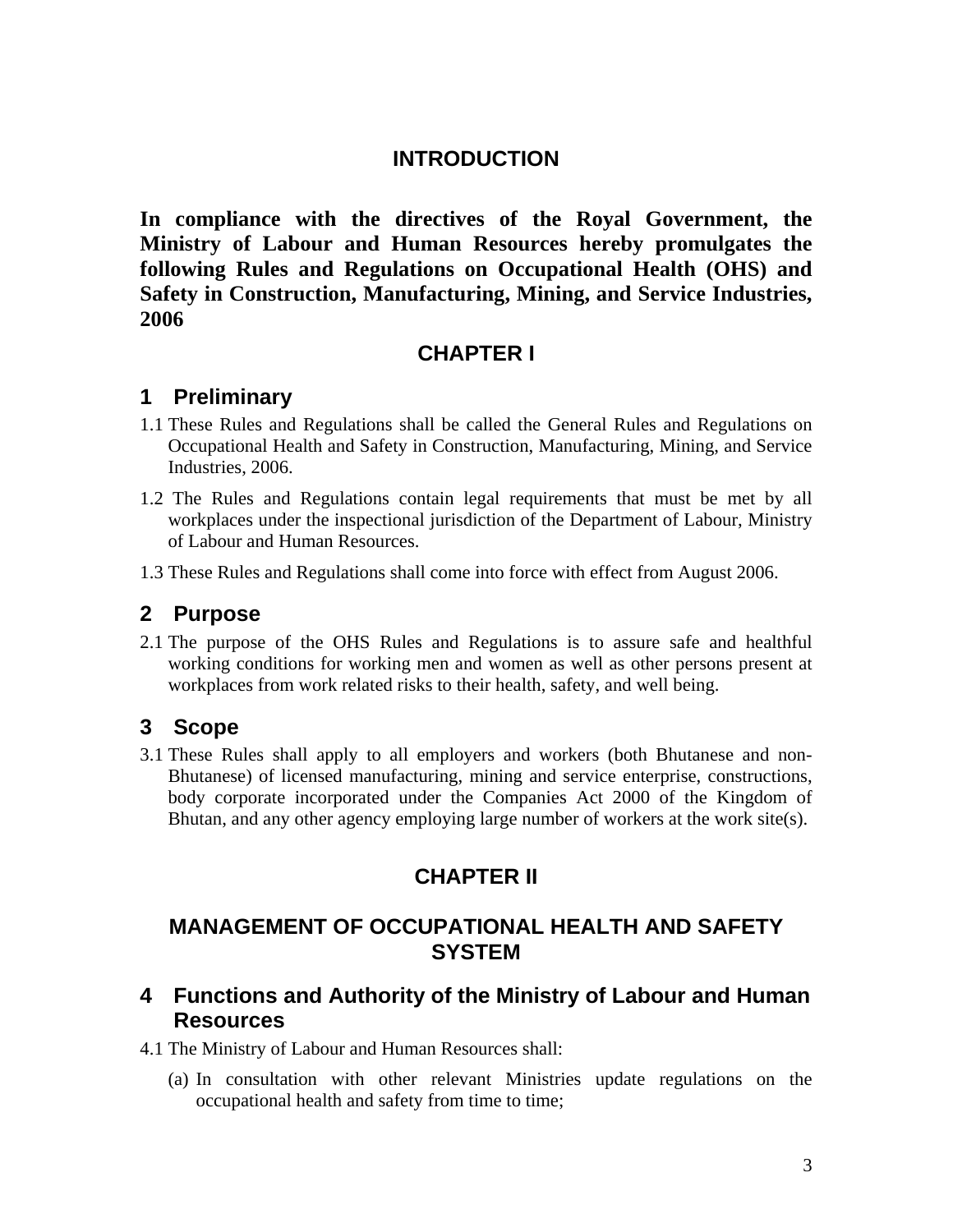- <span id="page-4-0"></span>(b) Undertake inspections, investigations and inquiries on matters of occupational health and safety and work environment in all enterprises covered by these Rules except mines and quarries. Inspections of mines and quarries will be carried out in tandem with the Rules and Regulations on Mines and Minerals Management;
- (c) Provide services to assist worker's health and safety representatives (if any), employers and workers in maintaining reasonable standards for occupational health and safety and work environment;
- (d) Provide information and advice relating to the administration of OHS regulations, and monitor occupational health and safety and general occupational environment.;
- (e) Encourage, develop and conduct or participate in conducting programs for promoting occupational health and safety and for improving the qualifications of persons concerned with occupational health and safety and occupational environment;
- (f) Promote public awareness of matters related to occupational health and safety and occupational environment including those entities and farmers not covered by these rules;
- (g) Prepare and maintain statistics relating to occupational health and safety and occupational environment, work accidents and occupational diseases amongst workers;
- (h) Formulate and dissimilate national OHS policy;
- (i) Set OHS standards for different enterprises;
- (j) Prescribe preventive and protective measure for different work environments.

#### **5 Health and Safety Programme**

- 5.1 An employer of an enterprise on which these Rules and applicable shall prepare and implement an occupational health and safety programme that ensures that each workplace of the enterprise is safe and healthy by:
	- (a) Addressing the hazards and risks at the workplace;
	- (b) Outlining the procedures and responsibilities for preventing, eliminating and minimizing the effects of those hazards and risks;
	- (c) Identifying the emergency management plans for the workplace or workplaces; and
	- (d) Specifying how consultation, training and information is to be provided to employees at workplaces.
- 5.2 The employer shall prepare and implement the policy in consultation with the health and safety representative (if any) at each workplace of the enterprise or, if there is no such representative the employees at each of the workplaces; and
- 5.3 The employer shall display the programme in a prominent place at each permanently sited workplace of the enterprise.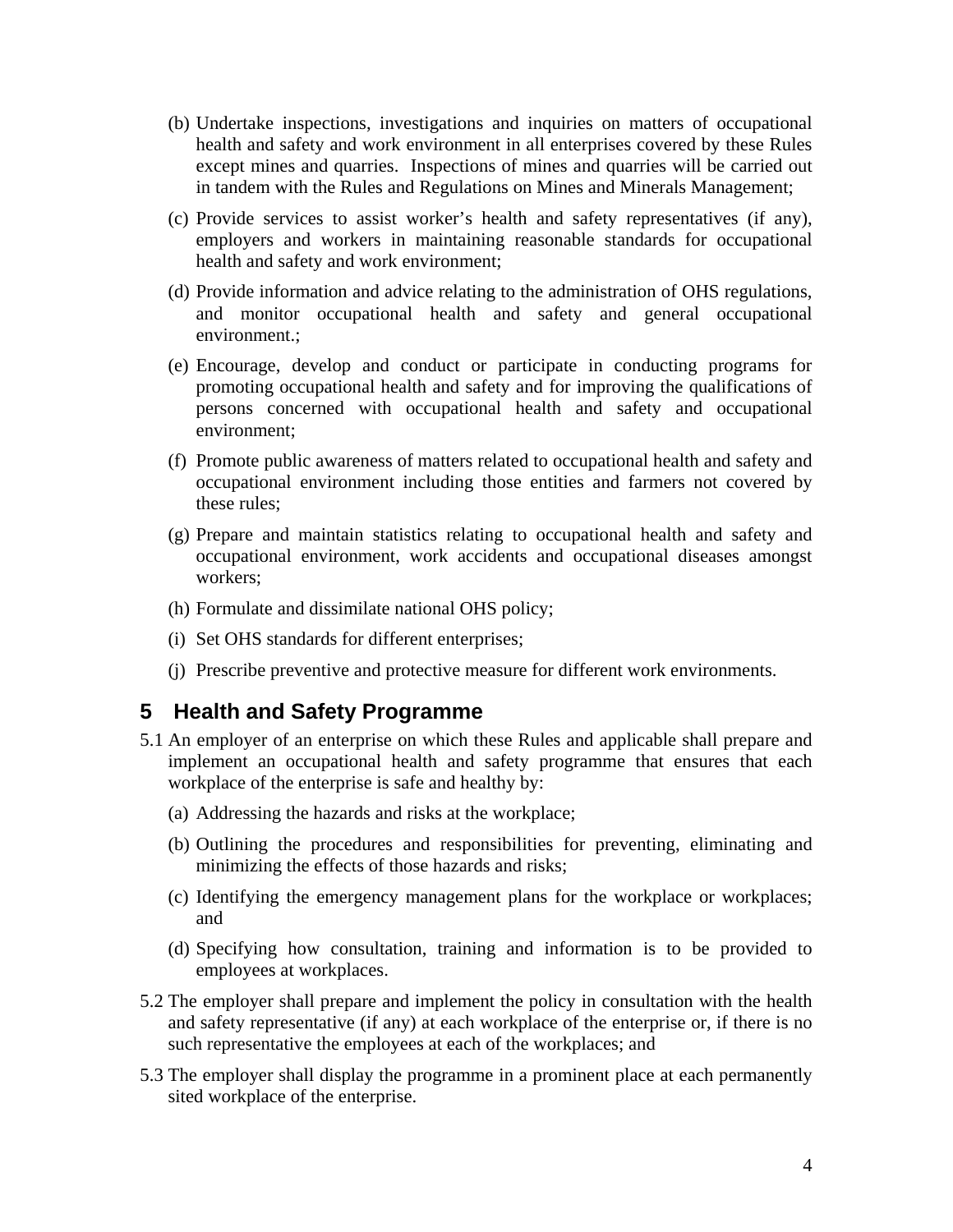#### <span id="page-5-0"></span>**6 Appointment of Health and Safety Representative**

- 6.1 The employees at a workplace may elect one of its members to be their health and safety representative at that workplace to:
	- (a) Act on behalf of the employees in relation to health and safety matters;
	- (b) Raise issues which are of concern to the employees about occupational health and safety;
	- (c) Consult with the employer's representative or if there is no such representative, the employer, on health and safety matters; and
	- (d) Provide a focal contact for a labour inspector and for the employer in relation to occupational health and safety.
- 6.2 The employer shall not discriminate or take disciplinary action if any kind on the OHS for acting or having acted in accordance with these Rules.

# **CHAPTER III INSPECTIONS, NOTICES AND REPORTS**

#### **7 Inspection by Ministry of Labour and Human Resources**

- 7.1 In order to carry out the purposes of these Rules and Regulations, a Labour Inspector, upon presenting proper credentials to an employer or his/her authorized representative, is authorized to:
	- (a) Enter at reasonable times any factory, plant, establishment construction site, or other area, workplace or environment where work is performed by any employee of an employer;
	- (b) Inspect and investigate during regular working hours and at other reasonable times and within reasonable limits and in a reasonable manner, any such place of employment and all pertinent conditions, structures, machines, apparatus, devices, equipment and materials therein, and to question privately any such employer, owner, operator, agent or employee;
	- (c) In making his/her inspection and investigations under these Rules and Regulations, the Labour Inspector may require the attendance and testimony of witnesses and the production of evidences. In the case of failure or refusal of any person to appear as a witness, the Labour Inspector may obtain an order from the Dzongkhag/Dungkhag court under whose jurisdiction the person is found, requesting that person to produce evidence or give testimony relating to the matter under investigation or in question;
	- (d) Any information obtained by the Labour Inspector shall be obtained with a minimum burden to the employers;
	- (e) All information obtained or reported to the Labour Inspector in connection with any inspection or investigation under these Rules which contain or which may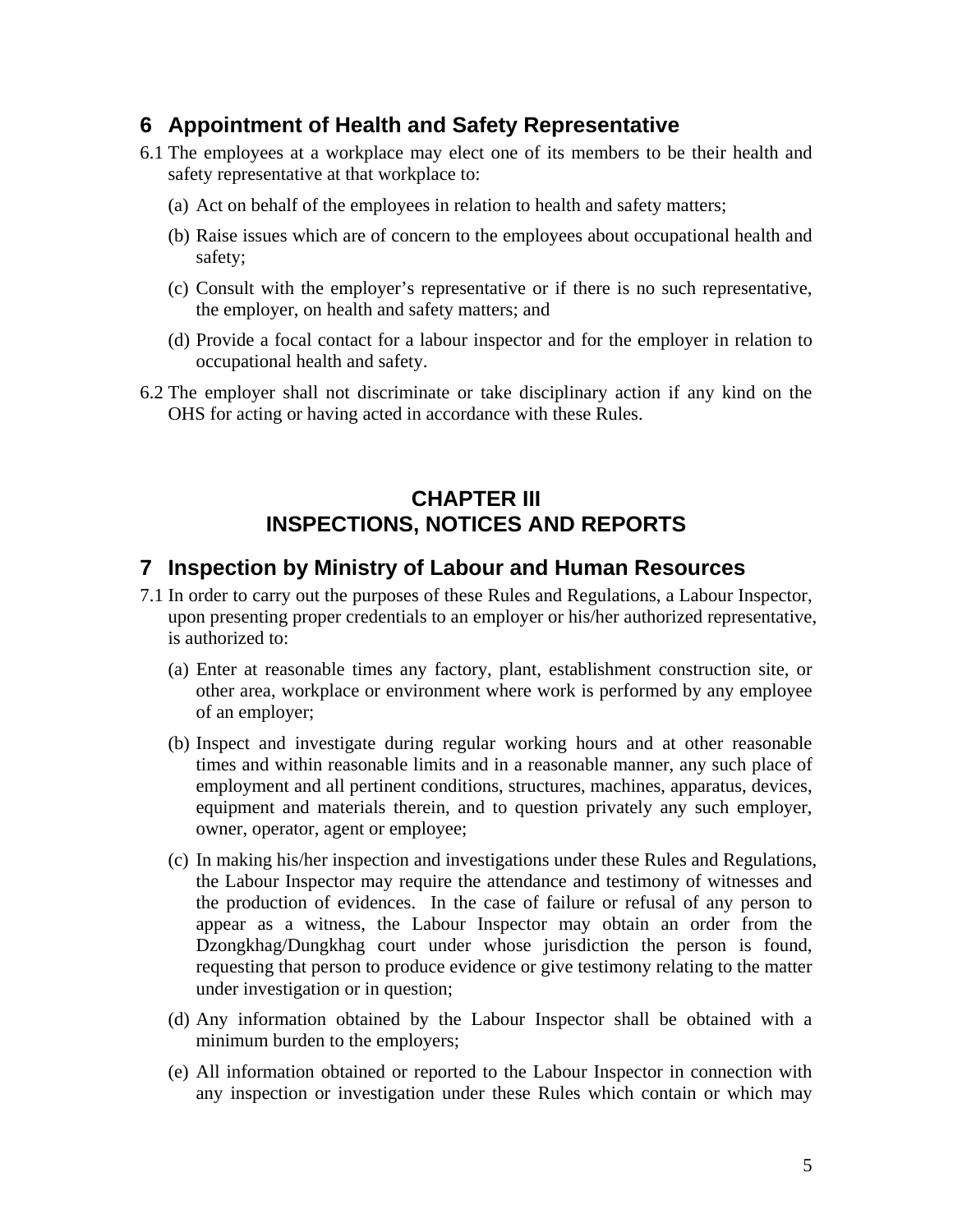<span id="page-6-0"></span>reveal the trade or business secrets shall be treated as confidential and shall not be revealed by the labour inspectors or any other persons or authorities except that such information may be disclosed to other persons or officers concerned with enforcing these Rules;

(f) A representative of the worker and the employer shall be given an opportunity to accompany the labour inspector during physical inspection of any work place for the purpose of aiding such inspection.

#### **8 Frequency of Inspection**

- 8.1 Under normal circumstances, the frequency of inspection by the Labour Inspection shall be at least:
	- (a) Three times during the project period for Construction Industry;
	- (b) Three times in a year for Mining and Manufacturing industries; and
	- (c) Two times in a year for Service Industry.

#### **9 Improvement or Prohibition Notice**

- 9.1 If a labour inspector is of the opinion that there is occurring or may occur any activity at a workplace involving an immediate risk to the health and safety of any person, the inspector may issue an improvement or a prohibition notice to the person who has or may be reasonably presumed to have control over the activity, to prohibit the activity.
- 9.2 A prohibition notice shall:
	- (a) State that the labour inspector is of the opinion that at the workplace there is occurring or may occur an activity which involves or will involve an immediate risk to the health and safety of any person;
	- (b) State the reason for that opinion;
	- (c) Specify the activity which is prohibited or where improvement is needed; and
	- (d) Give immediate direction as to the measures to be taken to remedy the activity that poses immediate risk.

#### **10 Prompt Compliance**

10.1 Every person to whom an order or directive is issued by Labour Inspector must comply promptly within the time set out in the order or directive.

#### **11 Inspection reports**

- 11.1 An inspection report must be posted and remain posted for at least 7 days, or until compliance has been achieved, whichever is the longer period.
- 11.2 If a health and safety representative has been appointed at a workplace, the employer must produce to the representative the inspection report, or a copy of it, at or before the next meeting with the representative.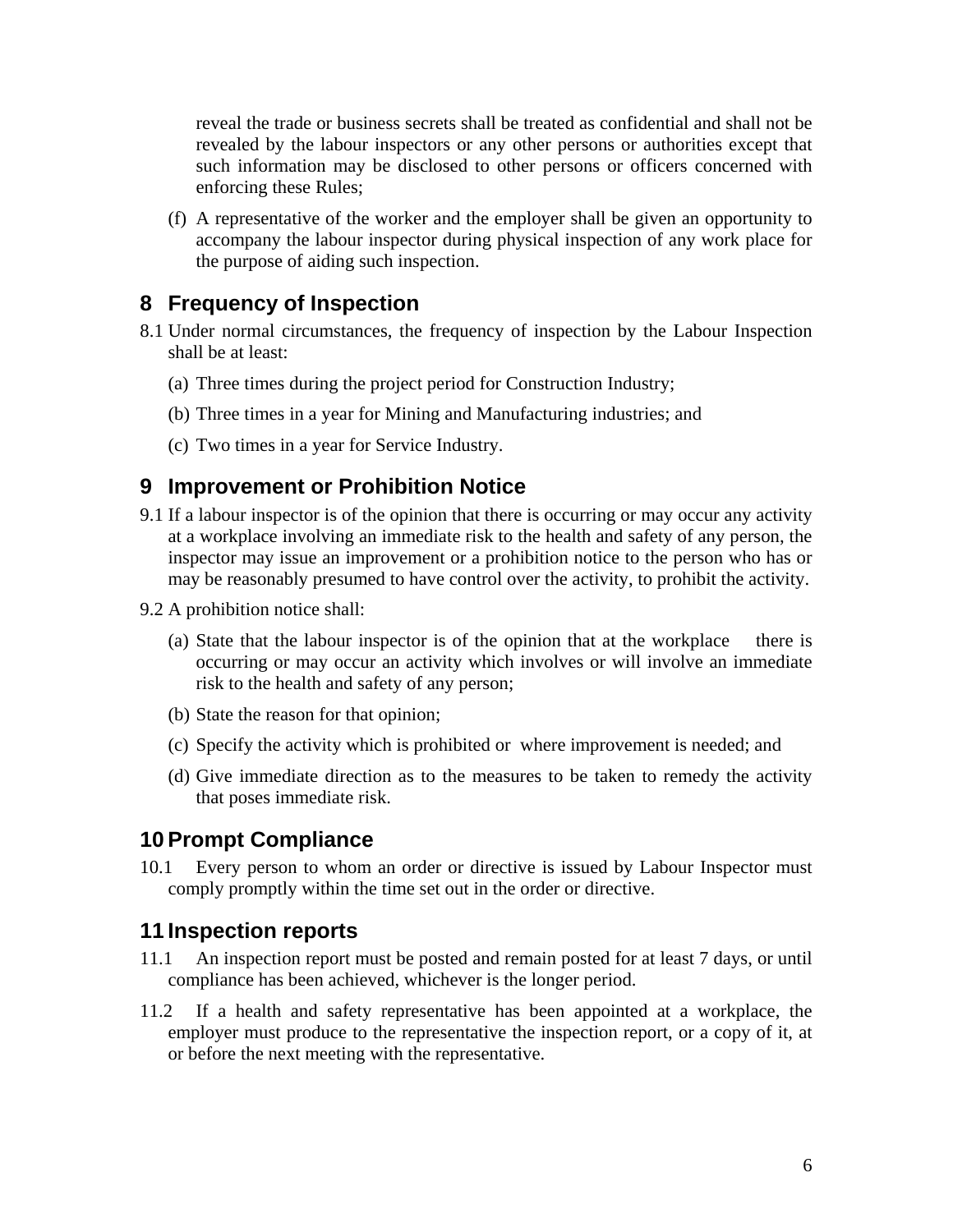#### <span id="page-7-0"></span>**12 Notification of Compliance**

12.1 When an employer is required to provide notification of compliance in response to an inspection report the employer must ensure that a copy of the notification is posted next to the originating inspection report until compliance has been achieved.

#### **13 Notice to workers**

13.1 Every employer must post in a conspicuous place at each workplace any placard issued by the Department of Labour titled "Notice to Workers".

# **CHAPTER IV SELF INSPECTIONS AND REPORTING PROCEDURE**

#### **14 Self Inspections by Employers**

- 14.1 Every employer shall ensure that regular inspections are made of all workplaces, including buildings, structures, scaffoldings, grounds, excavations, tools, equipment, machinery and work methods and practices, at intervals that will prevent the development of unsafe working conditions.
- 14.2 An inspection required by these Rules, where feasible, includes the participation of members of the committee (if any) or the workers' health and safety representative (if any). If there is no committee or workers' health and safety representative, the employer must designate an employee as workers' representative.

#### **15 Reporting Procedures**

- 15.1 An employer shall submit a report on self-inspection carried out under subsection (14.1) to the Department of Labour on quarterly basis.
- 15.2 A separate report on self-inspection carried out under subsection (14.1) shall be submitted to the Department of Labour by the workers' health and safety representative.
- 15.3 An employer shall immediately notify the Department of Labour of an accident or an incident that:
	- (a) Resulted or could have resulted in death, loss or impairment of bodily function, loss of consciousness, electrical shock, acute or chronic symptoms of exposure to any substance at the workplace, any other serious bodily injury or any injury or disease requiring medical treatment; or
	- (b) Caused a loss of production or working time at the workplace.
- 15.4 In case of a death of a worker, the employer must inform the nearest Police Station and submit a copy of the incident investigation report to the Department of Labour.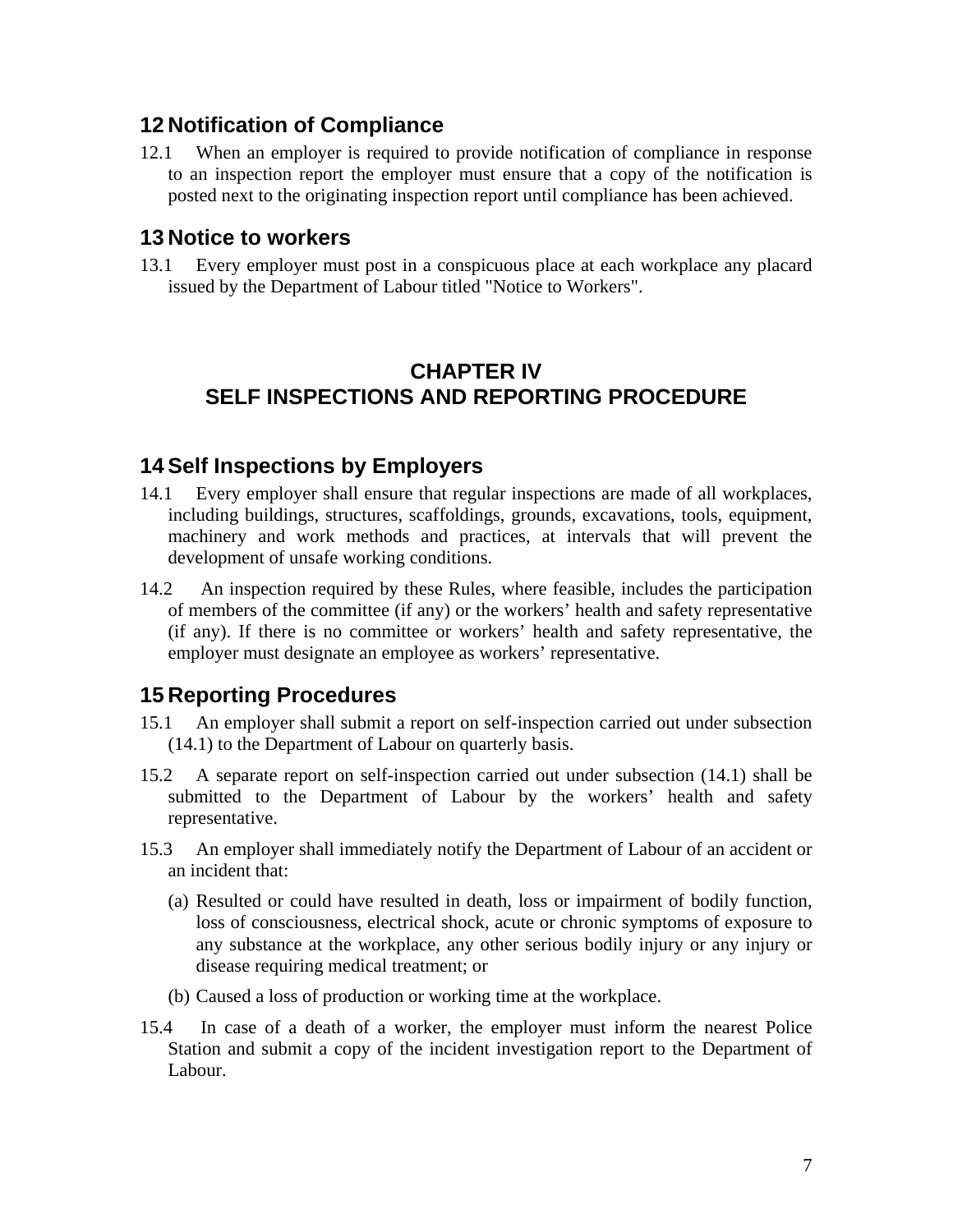- <span id="page-8-0"></span>15.5 An employer shall ensure that an incident investigation report contain the following information:
	- (a) The place, date and time of the incident;
	- (b) The names and job titles of persons injured or dead in the incident;
	- (c) The names of witnesses;
	- (d) A brief description of the incident;
	- (e) A statement of the sequence of events which preceded the incident;
	- (f) Identification of any unsafe conditions, acts or procedures which contributed in any manner to the incident;
	- (g) Recommended corrective actions to prevent similar incidents; and
	- (h) The names of the persons who investigated the incident.

## **16 Correction of Unsafe Conditions**

#### **Remedy without delay**-

16.1 Any unsafe or harmful conditions found in the course of an inspection must be remedied without delay.

#### **Reporting unsafe conditions-**

16.2 Whenever a worker or any person observes what appears to be an unsafe or harmful condition or act, the worker or the person must report it as soon as possible to a supervisor or to the employer, and the person receiving the report must investigate the reported unsafe condition or act and must ensure that any necessary corrective action is taken without delay.

#### **17 Procedure for refusal of Unsafe Work**

- 17.1 Procedure for refusal
	- (a) A worker who refuses to carry out a work process or operate a tool, appliance or equipment must immediately report the circumstances of the unsafe condition to his or her supervisor or employer;
	- (c) A supervisor or employer receiving a report made under subsection (16.2) must immediately investigate the matter; and
	- (d) Ensure that any unsafe condition is remedied without delay, or
	- (e) If in his or her opinion the report is not valid, must so inform the person who made the report.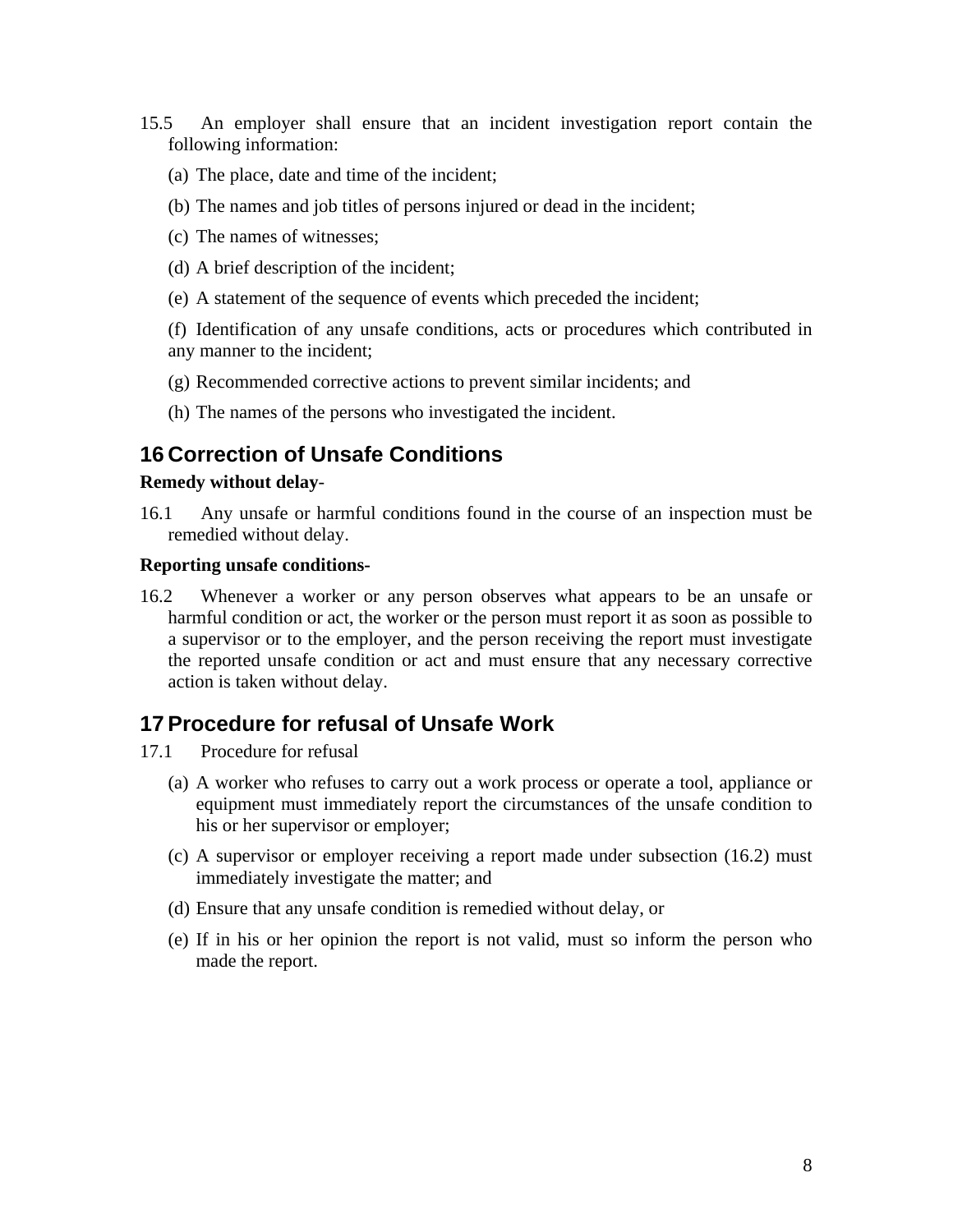# **CHAPTER V RIGHTS AND RESPONSIBILITIES**

## <span id="page-9-0"></span>**18 General duty**

18.1 Despite the absence of a specific requirement, all work must be carried out without undue risk of injury or occupational disease to any person.

#### **19 General duties of employers**

- 19.1 Every employer shall
	- (a) Ensure the health and safety of
		- i all workers working for that employer, and
		- ii any other person present at a workplace.
	- (b) Comply with these Rules and Regulations and any other applicable orders.
- 19.2 Without limiting subsection (19.1), an employer shall:
	- (a) Remedy any workplace conditions that are hazardous to the health or safety of the employer's workers,
	- (b) Ensure that the employer's workers:
		- i are made aware of all known or reasonably foreseeable health or safety hazards to which they are likely to be exposed by their work;
		- ii are made aware of their rights and duties under these Rules and Regulations.
	- (c) Establish occupational health and safety policies and programs in accordance with these Rules and Regulations;
	- (d) Provide and maintain in good condition protective equipment, devices and clothing as required by these Rules and Regulations or any other law and ensure that these are used by the employer's workers;
	- (e) Provide to the employer's workers the information, instruction, and supervision necessary to ensure the health and safety of those workers in carrying out their work and to ensure the health and safety of other persons at the workplace;
	- (f) Make a copy of these Rules and Regulations readily available for review by the employer's workers and, at each workplace where workers of the employer are regularly employed, post and keep posted a notice advising where the copy is available for review; and
	- (g) Cooperate with the officials of the Department of Labour and any other person carrying out a duty under these Rules and Regulations.

#### **20 General duties of workers**

20.1 Every worker shall: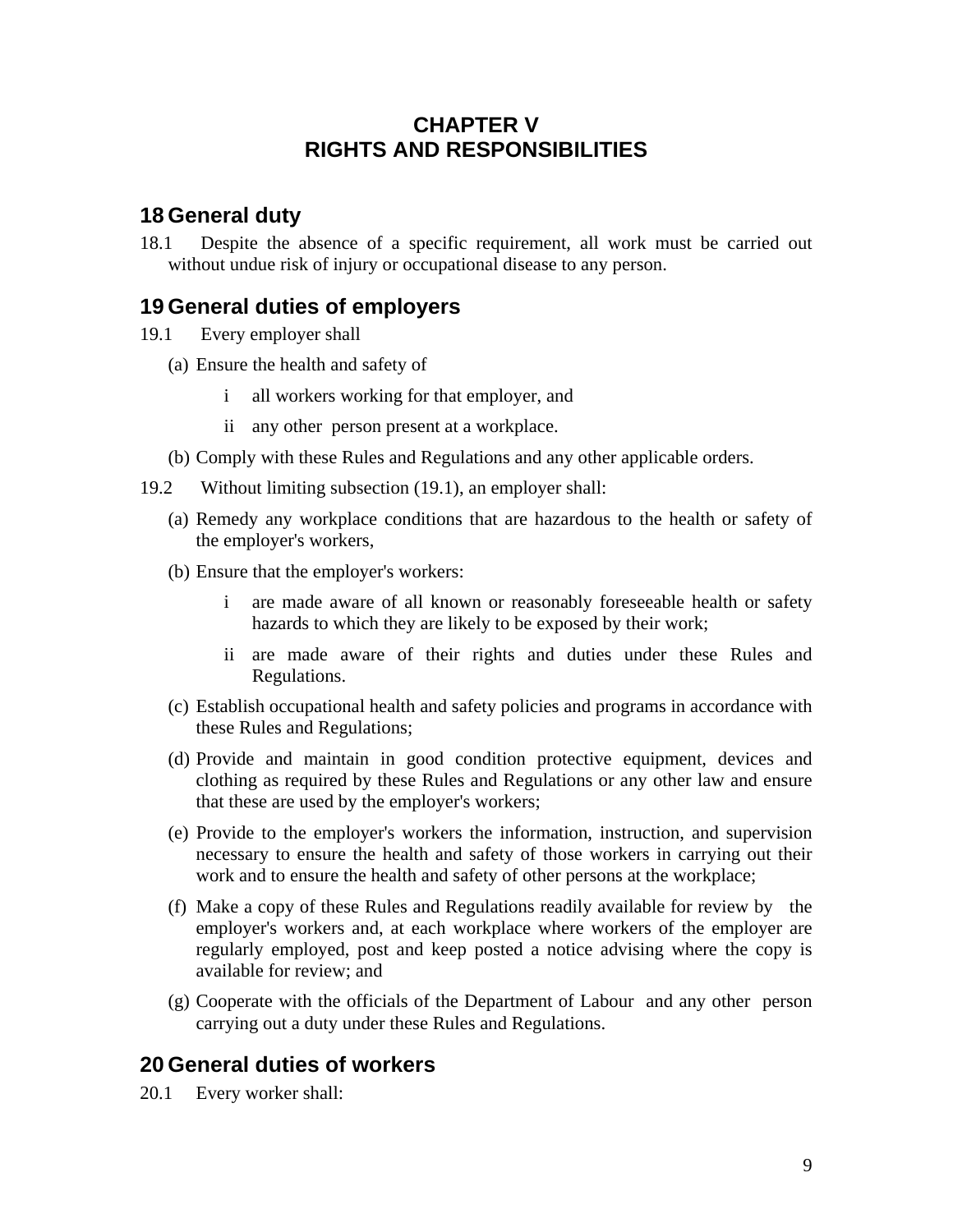- <span id="page-10-0"></span>(a) Take reasonable care to protect the health and safety of other workers and any other persons who may be affected by the worker's acts or omissions at work, and
- (b) Comply with these Rules and Regulations and any other applicable orders.
- 20.2 Without limiting subsection (20.1), a worker shall:
	- (a) Carry out his or her work in accordance with established safe work procedures as required by these Rules and Regulations;
	- (b) Use or wear protective equipment, devices and clothing as required by these Rules and Regulations;
	- (c) Not engage in horseplay or similar conduct that may endanger himself/herself or other workers or any other person;
	- (d) Ensure that the his/her ability to work without risk to his or her own health or safety, or to the health or safety of any other person, is not impaired by alcohol, drugs or other causes;
	- (e) Report to the supervisor or employer
		- i any contravention of these Rules and Regulations or any other applicable order of which the worker is aware, and
		- ii the absence of or defect in any protective equipment, device or clothing, or the existence of any other hazard, that the worker considers is likely to endanger the worker or any other person.
	- (f) Cooperate with the joint committee or worker's health and safety representative (if any) for the workplace, and
	- (g) Cooperate with the officials of the Department of Labour and any other person carrying out a duty under these Rules and Regulations.

#### **21 General duties of supervisors**

- 21.1 Every supervisor shall:
	- (a) Ensure the health and safety of all workers under his/her direct supervision;
	- (b) Be knowledgeable about these Rules and Regulations applicable to the work being supervised; and
	- (c) Comply with these Rules and Regulations and any other applicable orders.
- 21.2 Without limiting subsection (21.1), a supervisor shall:
	- (a) Ensure that the workers under his or her direct supervision
		- i are made aware of all known or reasonably foreseeable health or safety hazards in the area where they work; and
		- ii comply with these Rules and Regulations and any other applicable orders.
	- (b) Consult and cooperate with the worker's health and safety representative (if any) for the workplace; and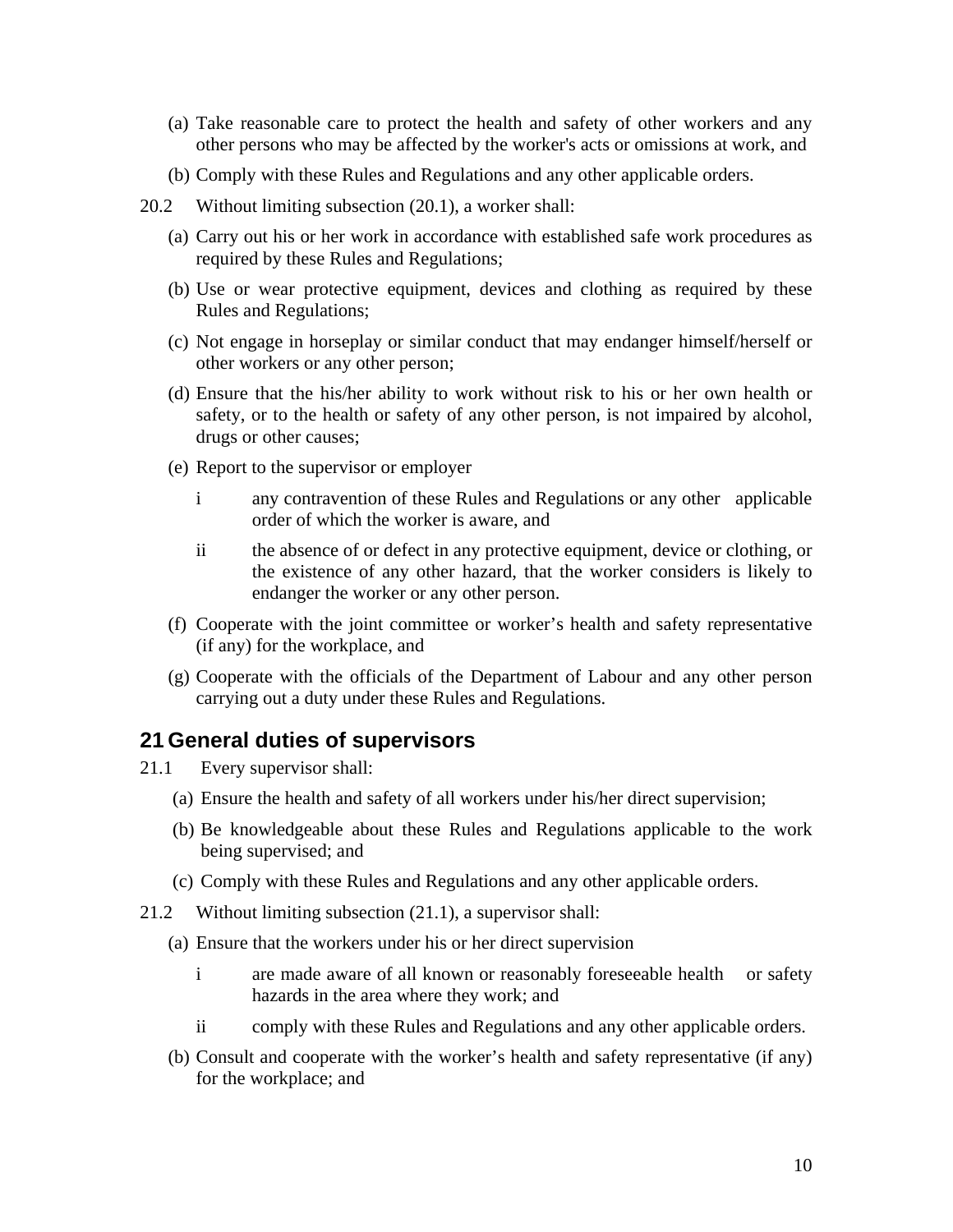<span id="page-11-0"></span>(c) Cooperate with the officials of the Department of Labour and any other person carrying out a duty under these Rules and Regulations.

## **22 General duties of suppliers**

- 22.1 A procuring agency when awarding work contract shall obtain an undertaking from the work awardee/contractor that he/she shall:
	- (a) Ensure that any tool, equipment, machine or device, or any biological, chemical or physical agent, supplied is safe when used in accordance with the directions provided;
	- (b) Provide directions for the safe use of any tool, equipment, machine or device, or any biological, chemical or physical agent, that is supplied by him/her to be used at a workplace by workers;
	- (c) If the supplier has responsibility under a leasing agreement to maintain any tool, equipment, machine, device or other thing, maintain it in safe condition and in compliance with these Rules and Regulations and any other applicable orders; and
	- (d) Comply with these Rules and Regulations and any other applicable orders.

#### **23 Rights of workers to withdraw from dangerous work**

- 23.1 If a worker has reasonable justification to believe that a work situation presents an imminent and serious danger to his or her life or health, the worker may refuse to work in such unsafe work condition and remove himself or herself from that situation.
- 23.2 The worker intending to withdraw from dangerous work shall immediately report to the employer or his/her representative of that situation.
- 23.3 An employer shall not:
	- (a) Require an employee to return a work situation where there is continuing or imminent threat of serious harm to him/her  $\cdot$  or
	- (b) Withhold pay from the worker by reason of his or her action under subsection (23.1) provided that the worker stays at the workplace and continues to demonstrate his or her willingness to work.
- 23.4 A supervisor or employer receiving a report made under subsection must immediately investigate the matter; and
	- (a) Ensure that any unsafe condition is remedied without delay, or
	- (b) If in his or her opinion the report is not valid, must so inform the person who made the report.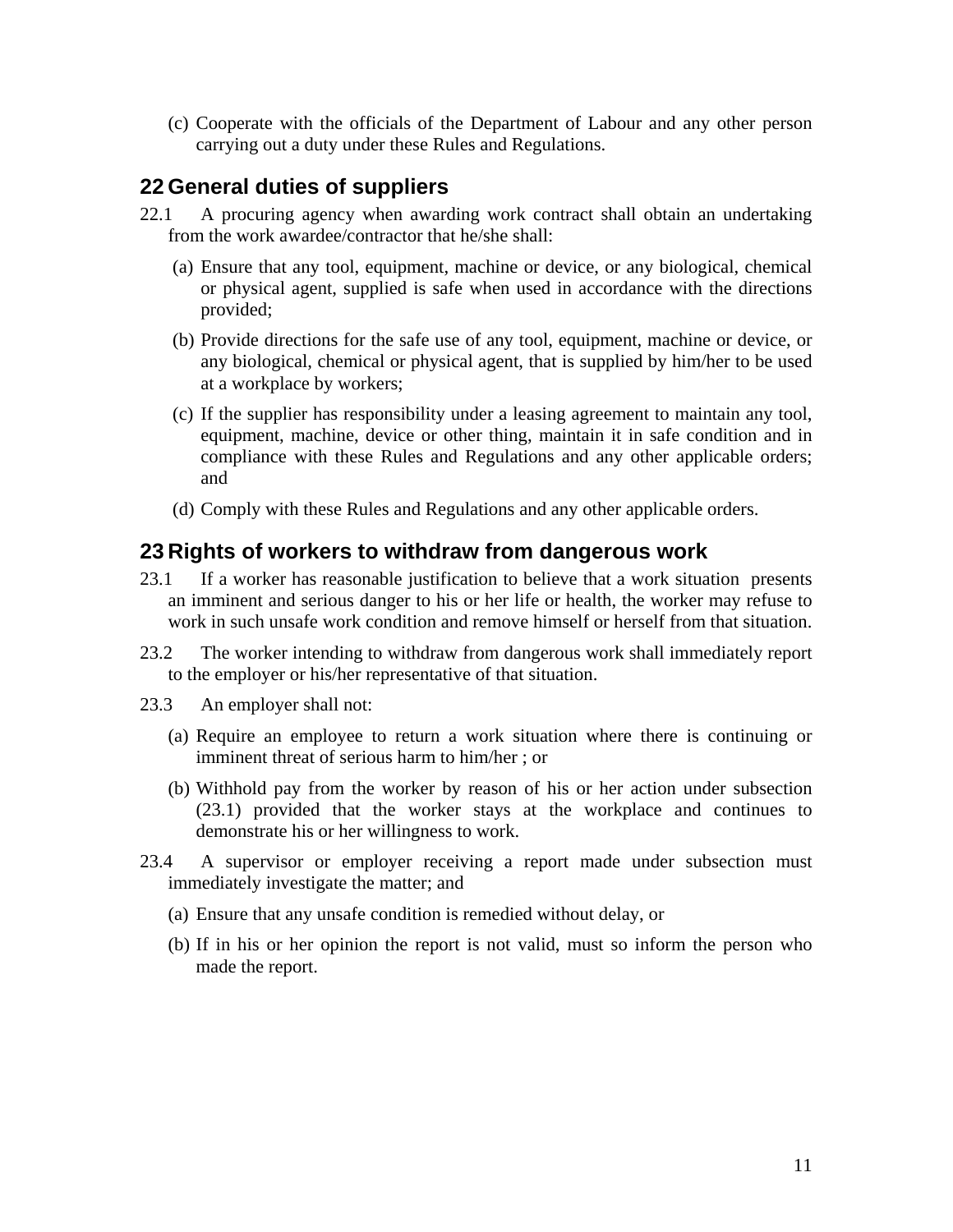# **CHAPTER VI PERSONAL PROTECTIVE EQUIPMENT**

## <span id="page-12-0"></span>**24 Personal Protective Clothing and Equipment**

#### **Employer's responsibility**

- 24.1 An employer shall be responsible for providing, at no cost to the worker, all items of personal protective equipment required by these Rules and Regulations (Annexure).
- 24.2 The employer must ensure that a worker who wears personal protective equipment is adequately instructed in the correct use, limitations and assigned maintenance duties for the equipment to be used.

#### **Supervisor's responsibilities**

24.3 The supervisor must ensure that appropriate personal protective equipment is-

- (a) Available to workers;
- (b) Properly worn when required; and
- (c) Properly cleaned, inspected, maintained and stored.

#### **Worker's responsibilities**

- 24.4 A worker shall be responsible for using the items of personal protective equipments provided by the employer;
- 24.5 A worker who is required to use personal protective equipment must-
- (a) Use the equipment in accordance with training and instruction;
- (b) Inspect the equipment before use;
- (c) Refrain from wearing protective equipment outside of the work area which if done so would constitute a hazard; and
- (d) Report any equipment malfunction to the supervisor or employer.
- 24.6 A worker who is assigned responsibility for cleaning, maintaining or storing personal protective equipment must do so in accordance with training and instruction provided.

# **CHAPTER VII**

#### **WORKMEN'S COMPENSATION**

*(Note: Details of this chapter will be provided at a later date)*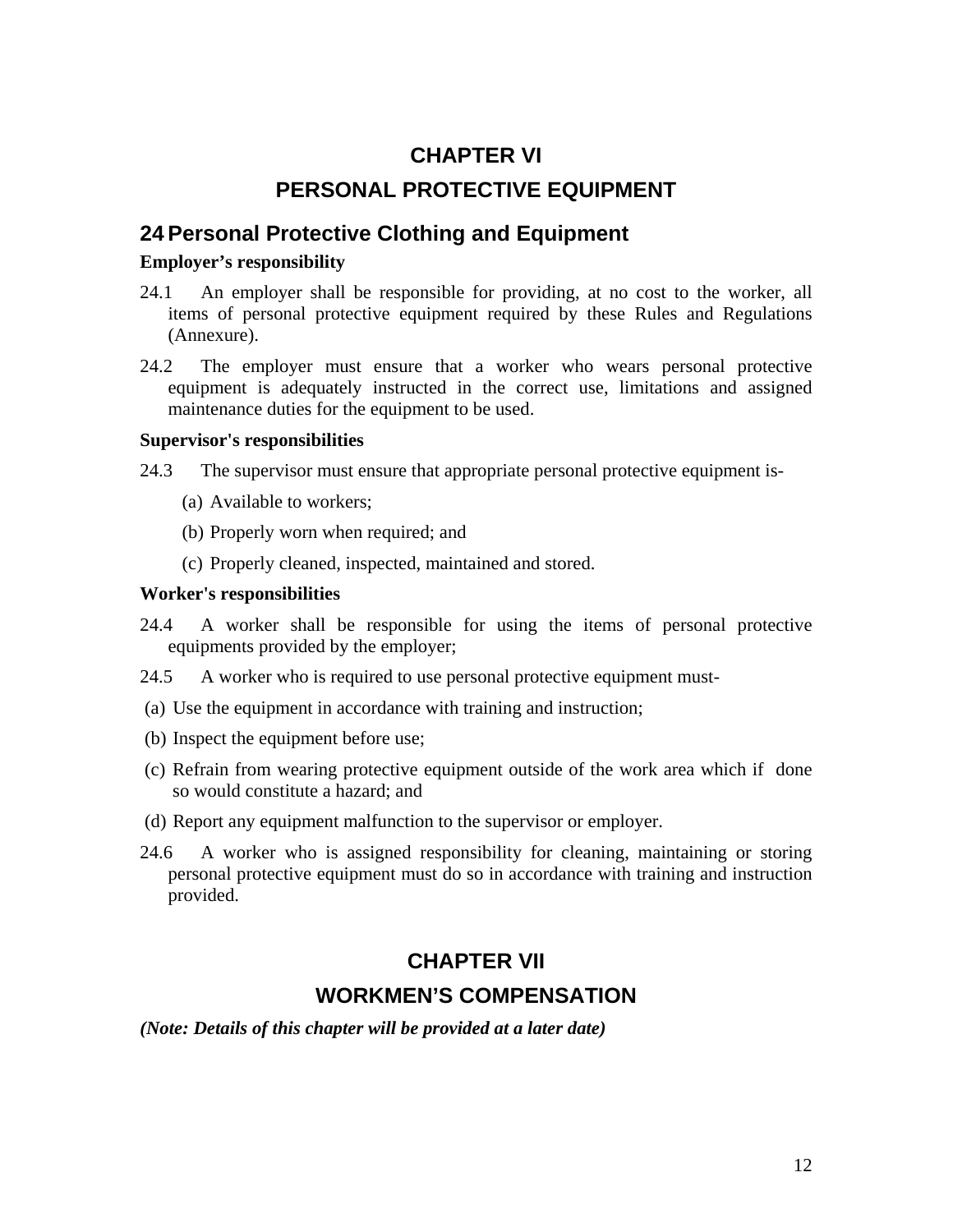# **CHAPTER VIII OFFENCES AND PENALTIES**

#### <span id="page-13-0"></span>**25 Conflict with a code or standard**

25.1 If there is any conflict between the requirements of these Rules and Regulations and any other code or standard with which compliance is required by these Rules and Regulations, the provisions of these Rules and Regulations shall prevail.

# **26 Offences**

- 26.1 A contravention of these Rules and Regulation by an employer shall be deemed to be an offence and shall be liable for any penalty prescribed in the Penalty Clause.
- 26.2 A contravention of these Rules and Regulations by a worker shall make that worker liable for any administrative action as per the internal service rule of the concerned enterprise.

# **27 Penalties**

- 27.1 An employer found guilty of the offence of violating these Rules and Regulations shall be liable to:
	- (a) Pay a fine of not less than Nu.9,000 and not more than Nu.2,52,000 in the first instance;
	- (b) Suspension of the business license on violation of the same offence in the second instance; and
	- (c) Cancellation or revocation of the business license on violation of the same offence in the third instance.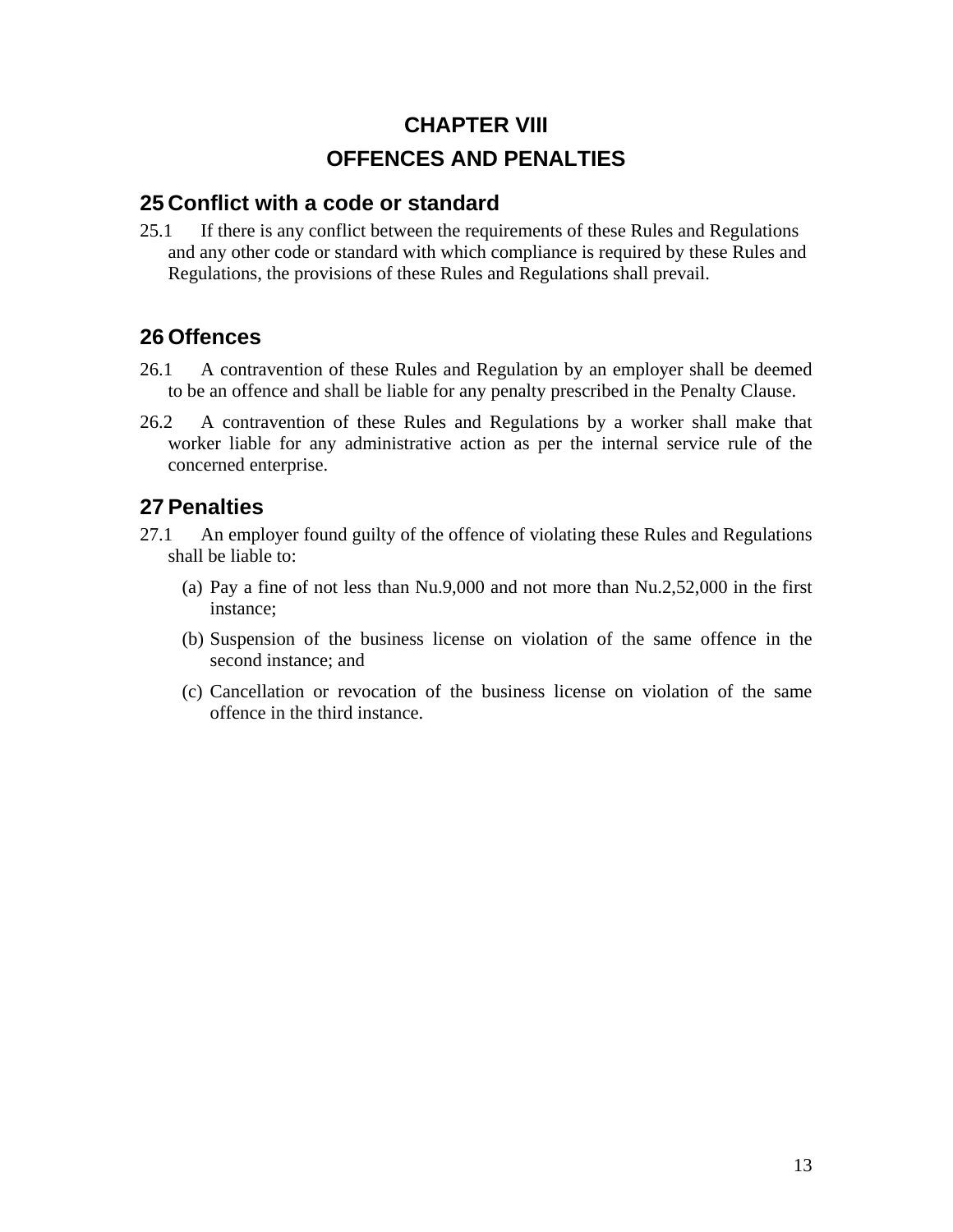# **Annexure I: Personal Protective Equipment (PPE)**

| SI.<br>No.     | <b>Type of Work</b>                                           | <b>PPE</b>                                                                                                      |
|----------------|---------------------------------------------------------------|-----------------------------------------------------------------------------------------------------------------|
| 1              | Elevated work                                                 | Safety helmet, safety belt (height greater than 20ft)<br>footwear for elevated work                             |
| $\mathbf{2}$   | Handling work                                                 | Safety helmet, leather safety shoes, work gloves                                                                |
| 3              | Welding and cutting work                                      | Eye protectors, shield and helmet, protective<br>gloves                                                         |
| $\overline{4}$ | Grinding work                                                 | Dust respirator, earplugs, eye protectors                                                                       |
| 5              | Work involving handling of<br>chemical substances             | Dust respirator, gas mask, chemical-proof gloves,<br>Chemical-proof clothing, air-lined mask, eye<br>protectors |
| 6              | Wood working (sawmill)                                        | Hard Hat, eye protectors, hearing protection,<br>Safety footwear, leather gloves and dust respirator            |
| $\overline{7}$ | <b>Blasting</b>                                               | Hard hat, eye and hearing protection                                                                            |
| 8              | Concrete and masonry work<br>(construction)                   | Hard hat, glove, eye protection, respiration for<br>cement and lime dust, safety boots                          |
| 9              | Excavation                                                    | Hard hat, safety boots, gloves, hearing protection                                                              |
| 10             | Heavy equipment, motor<br>graders, and bulldozer<br>operation | Hard hat, hearing and eye protection, boots                                                                     |
| 11             | Others                                                        | Appropriate PPE depending on the nature of the<br>work                                                          |

# <span id="page-14-0"></span>**1. PPE Classified by Work**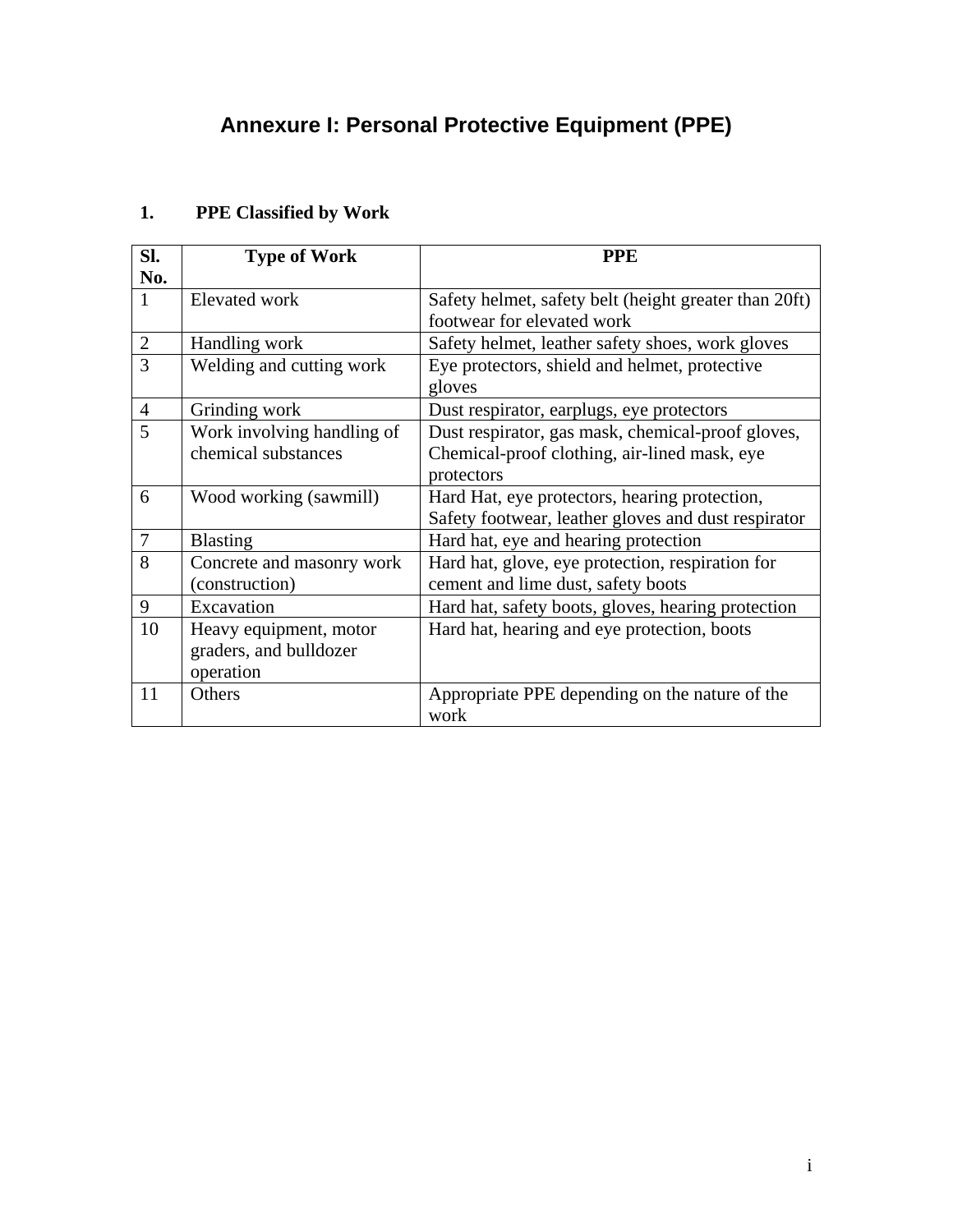| 2.<br><b>PPE Classified by Body Part</b> |  |
|------------------------------------------|--|
|------------------------------------------|--|

| Sl.            | <b>Body Part</b>             | <b>PPE</b>                                            |
|----------------|------------------------------|-------------------------------------------------------|
| No.            |                              |                                                       |
|                | <b>Head Protection</b>       | Safety helmet                                         |
| 2              | Eye protection               | Eye protectors, eye protectors for radiations, shield |
|                |                              | and helmet                                            |
| 3              | Ear protection               | Earplugs, ear muffs                                   |
| $\overline{4}$ | Inhalation prevention (nose, | Dust respirator, gas mask, self-contained breathing   |
|                | mouth)                       | apparatus                                             |
| 5              | Hand protection              | Standard work gloves, cutting gloves, leather work    |
|                |                              | gloves, heat protective gloves, anti vibration        |
|                |                              | gloves                                                |
| 6              | Body protection              | Standard work clothing, chemical-proof clothing,      |
|                |                              | heat protective clothing                              |
|                | Foot protection              | Safety shoes, chemical-proof boots                    |
| 8              | Other                        | Safety belts, personal protective equipments for      |
|                |                              | radiation protection, back support belts              |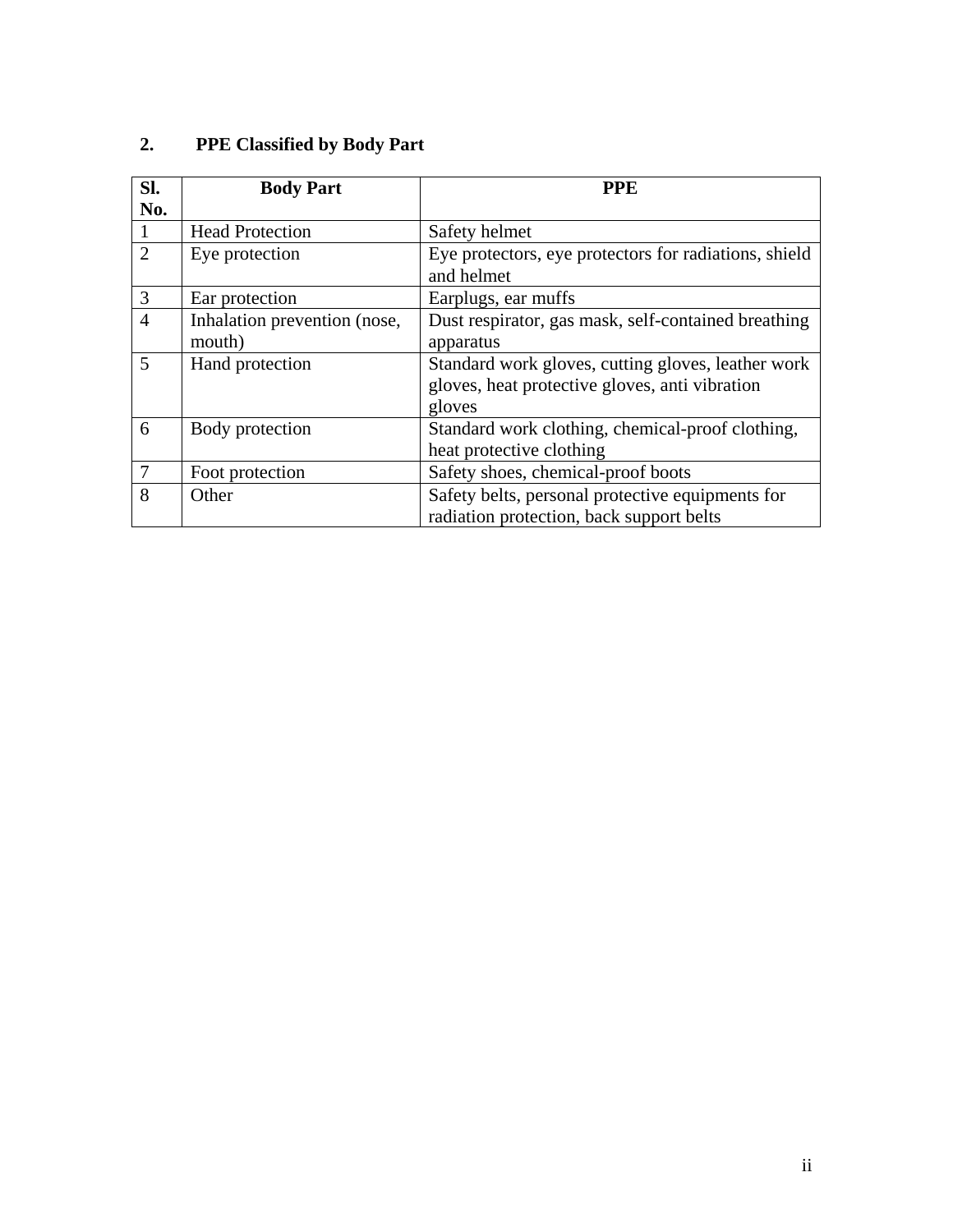## <span id="page-16-0"></span>**Annexure II: Minimum Safety Standards for the Construction Industry**

For any construction, renovation/alteration, painting (including traditional painting) of structures, the employer is responsible for health and safety of the employees. The employer shall initiate and maintain this standard to provide good working environments in their construction site.

The Standards contained in this part shall apply with respect to employments preformed in a workplace/construction site in Bhutan.

#### **1. Personal protective and life saving equipments:**

The employer shall be responsible for providing suitable personal protective equipment or clothing, based on the type of work and risk, without cost to workers.

- (a) **Helmet** shall be provided to all workers, or visitors visiting the site for protection of head against impact or penetration of falling or flying objects.
- (b) **Safety belt** shall be provided to workers working in heights (more than 20ft) such as roofing, painting and plastering.
- (c) **Safety boots** shall be provided to all workers for protection of feet from impact or penetration of falling objects on feet.
- (d) **Ear protecting devices** shall be provided to all workers and to be used during the occurrence of extensive noise.
- (e) **Eye and face protection equipments** shall be provided to all welders to protect against sparks of fire.
- (f) **Respiratory protection devices** shall be provided to all workers during occurrence of fumes, dusts, or toxin gas/vapor.
- (g) **Safety nets** shall be provided when workplaces are more than 25 feet (7.5m) above the ground or other surfaces where the uses of ladders, scaffolds, catch platforms, temporary floor or safety belts is impractical.
- (h) **First aid** kits shall be made available at all times throughout the entire construction period. Arrangement shall be made to ensure medical attention for workers who have met with an accident or sudden illness at any time during the construction period.
- 2. **Fire protection**: the employer shall be responsible for a fire protection and prevention through out all phases of the construction or demolishing works.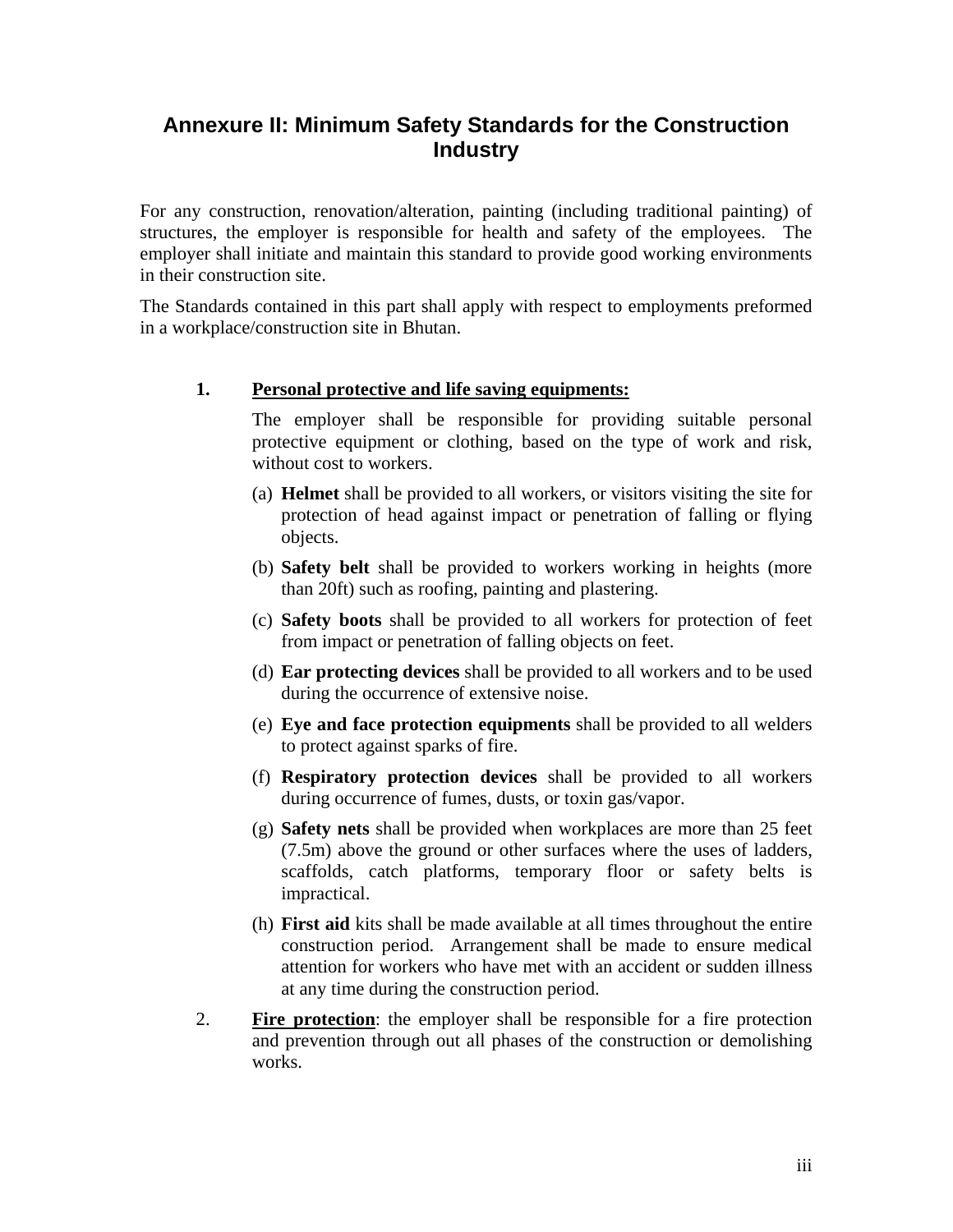- 3. **Hand and power tools:** Conditions of all hand and power tools like belts, gears, shafts, pulleys, sprockets, spindles, chains or other reciprocating, rotating or moving parts of equipments shall be maintained by the employer in a safe condition to prevent any accidents.
- 4. **Signs, signals and barricades**: Appropriate signs and symbols shall be required to be put up at work places. Barricades shall be put up all around the construction site at all times during construction or demolishing period to deter the passage of vehicles or persons to the construction site.

#### **5. Material handing, storage, use and disposal**

- (a) All materials stored in shall be stacked, racked, blocked, interlocked, or otherwise secured to prevent sliding, falling or collapse.
- (b) Aisles and passageways shall be kept clear to provide for free and safe movement of material handling equipment and workers. Material if stored/stacked at roadside must not hinder free movement of vehicles and persons.
- (c) The areas used for construction shall be kept in good repair to ensure safe movement of vehicle or person.
- (d) Maximum safe load limits of floors within buildings and structures shall be conspicuously posted in all storage areas.
- (e) Materials shall not be stored on scaffold.
- (f) Brick stacks shall not be more than 7 feet in height and for concrete blocks they shall not be more than 6 feet high.
- (g) All scrap timber, waste material, and rubbish must be removed from the immediate work area as the work progresses.

#### **6. Scaffolds**

- (a) Each scaffold or its components shall be capable of supporting its own weight and at least 4 times the maximum intended load applied or transmitted to it.
- (b) In case of direct connection of adjustable suspended scaffolds to roof or floor for balance, it shall be capable of resisting at least 4 times the tipping movement imposed. The rope should be capable of supporting at least 6 times the maximum intended load applied or transmitted to that rope.
- (c) Pole scaffolds over 60feet (5.6m) in height shall be designed by a registered professional engineer and shall be constructed and loaded in accordance with that design.
- (d) The platform/scaffold plank shall be at least 15 inches (46cm) wide and 1.5 inches thick.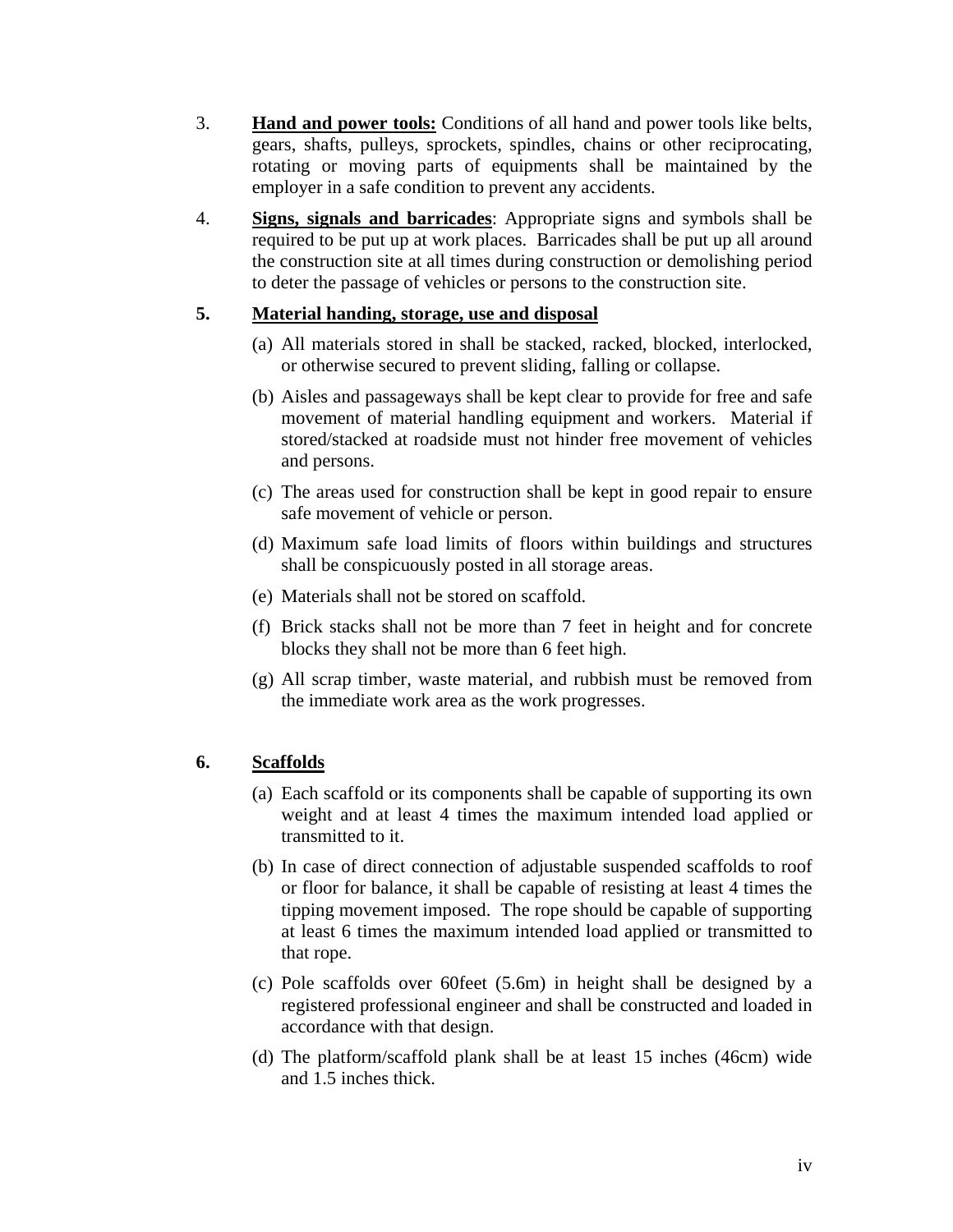- (e) The ends of platform, unless wedged, shall extend over the centerline of its supports at lest 6 inches (15cm) for fully decked platform. For 10 feet or less platforms the extension should be designed and installed so that the cantilevered portion of the platform is able to support workers without tripping. Guardrails must be constructed to block the access to cantilever ends.
- (f) The front edge of all platforms shall not be more than 14 inch (36cm) from the face of the work.
- (g) For fully decked platform the lapped (minimum of 12inch and nailed) or abutted should be supported with separate support surface.
- (h) Platform should not deflect more than 1/60 of the span when loaded.
- (i) Ramp or walkway should be at least 6feet (1.8m) wide having slip resistance threads and must not be inclined more than a slope of 1 vertical and 3 horizontal.
- (j) A rail consisting of a top and middle bar shall be provided on open sides of the ramp scaffolds and should provide adequate handhold for employees grasping them to avoid falling.
- (k) Workers should not be made to work on scaffolds covered with snow, ice or other slippery materials except as necessary for removal of such materials.
- (l) Workers should not be made to work on the scaffolds during storm or high wind.
- (m) Makeshifts devices and ladders shall not be used on tope of scaffolds to increase the working level height for workers.
- (n) While working on roof, roofing brackets shall be constructed to fit the pitch of a roof. A catch platform shall be installed below the working area of roof where the height is more than 16 feet above the ground level and the roof slops is more than 4/12. The worker shall wear the safety belt all the time while working on truss/roof.
- (o) The rope used to securing brackets and scaffolds or as an anchorage shall be damage free and strong.

#### **7. Excavations**

(a) Excavated earth must be stacked away (at least 2 feet) from the pit to avoid from falling back or rolling into the excavation and burring the workers or injuring the workers from rolling loose rock unless a protective barricades/retaining devices is provided to prevent falling earth.